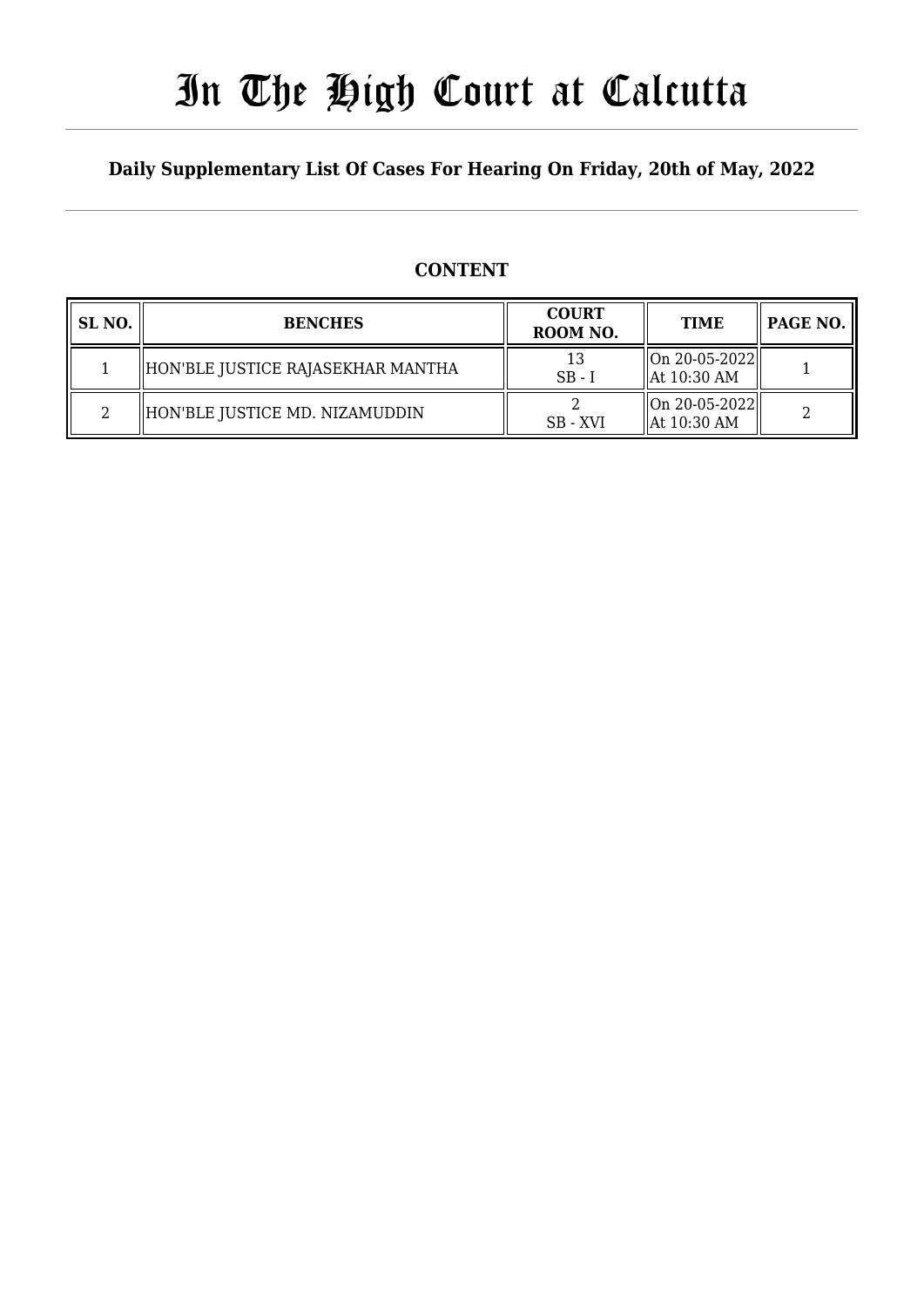

## Calcutta High Court **In The Circuit Bench at Port Blair**

## **Appellate Side**

**DAILY CAUSELIST For Friday The 20th May 2022**

**COURT NO. 13**

**SINGLE BENCH (SB - I)**

**AT 10:30 AM**

**HON'BLE JUSTICE RAJASEKHAR MANTHA (FROM PRINCIPAL BENCH)**

#### **MOTION**

|   | WPA/88/2022  | MARINE ENGINEERING<br>AND TRADE SERVICES<br>VS<br>UNION OF INDIA AND ORS. | <b>SUPRIYO</b><br><b>CHATTOPADHYAY</b> |
|---|--------------|---------------------------------------------------------------------------|----------------------------------------|
| 2 | WPA/249/2021 | MARINE ENGINEERING<br>AND TRADE SERVICES<br>VS<br>UNION OF INDIA AND ORS. | <b>SUPRIYO</b><br><b>CHATTOPADHYAY</b> |
| 3 | WPA/250/2021 | METS SEAFOOD HOLDINGS<br>PVT LTD AND ANR<br>VS<br>UNION OF INDIA AND ORS. | <b>SUPRIYO</b><br><b>CHATTOPADHYAY</b> |